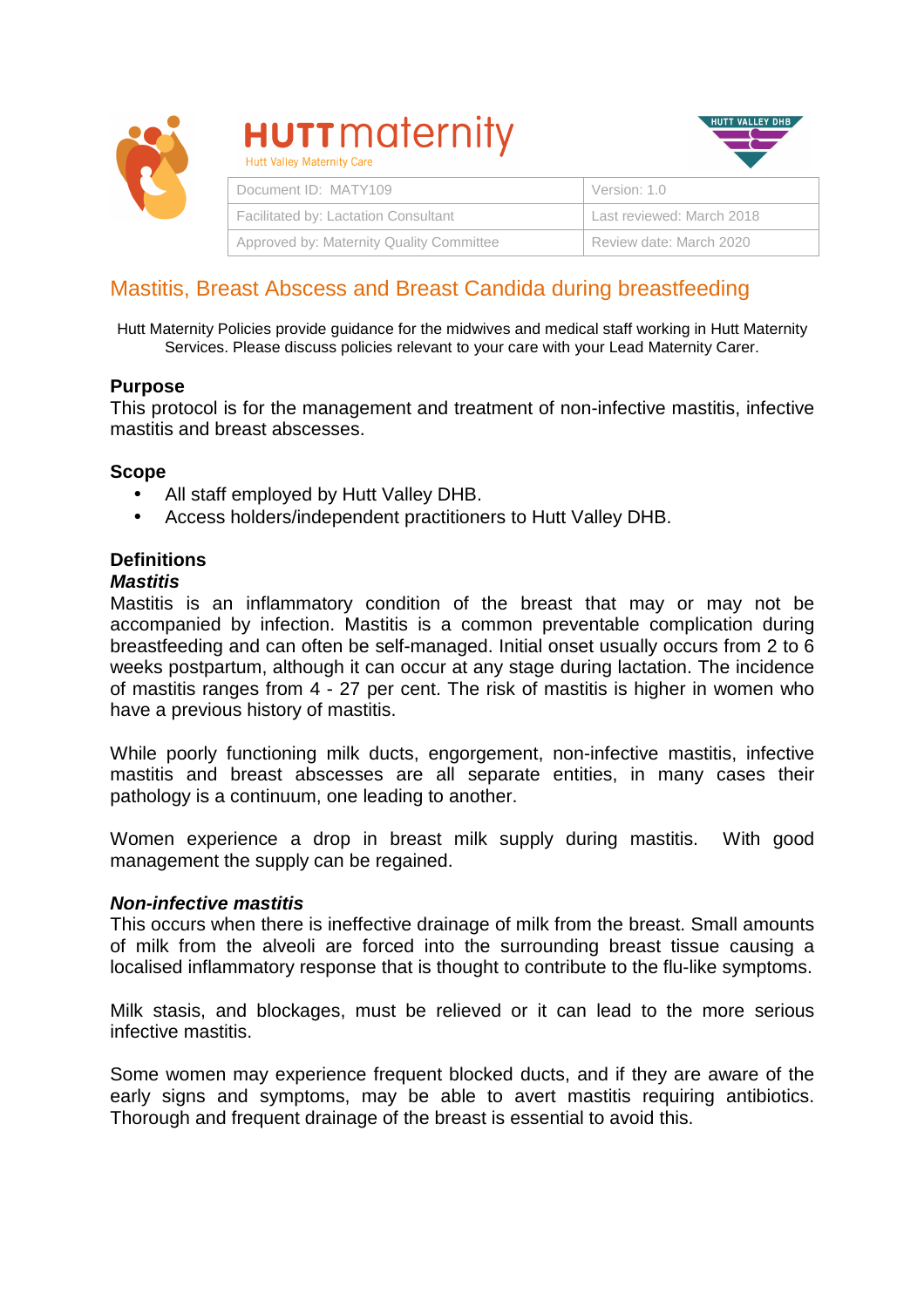# **Infective mastitis**

Cellulitis of the interlobular connective breast tissue is the most common form of mastitis. Pus is rarely found in the milk as the infection is outside of the ductal system.

Adenitis is where the infection occurs within the ductal system. Clinical symptoms seem to be less severe than those of cellulitis. Pus may appear in the milk.

Nipple damage has been shown to result in an increased risk of infective mastitis.

The most common organism causing infective mastitis is Staphylococcus aureus.

# **Diagnosis**

#### **Symptoms**

- Painful red, swollen, inflamed area of the breast
- Breast is hot to touch
- $Fever > 38.5$ <sup>o</sup>C
- Flu-like symptoms (chills, headache, muscles aches)Painful lump (blocked duct)

#### **Risks and precautions**

Mis-management of mastitis may lead to a breast abscess or cessation of breastfeeding.

Physical management of symptoms should be used first if appropriate.

# **Causes of mastitis Maternal**

- **Nipple problems** 
	- Poorly functioning (blocked) milk ducts
	- Cracked or damaged nipples
	- Inappropriate use of nipple shields

#### **Feeding problems**

- Suboptimal positioning and attachment
- Missed feeds
- Oversupply of milk
- Insufficient milk removal and engorgement

#### **Maternal health**

- Fatigue and stress
- Poor health, anaemia, malnutrition, infections elsewhere
- Breast trauma
- Tight bra, restrictive clothing

#### **Baby**

- Tongue tie in the infant causing inefficient milk removal and nipple trauma
- Pacifier or teat use
- Inefficient suck technique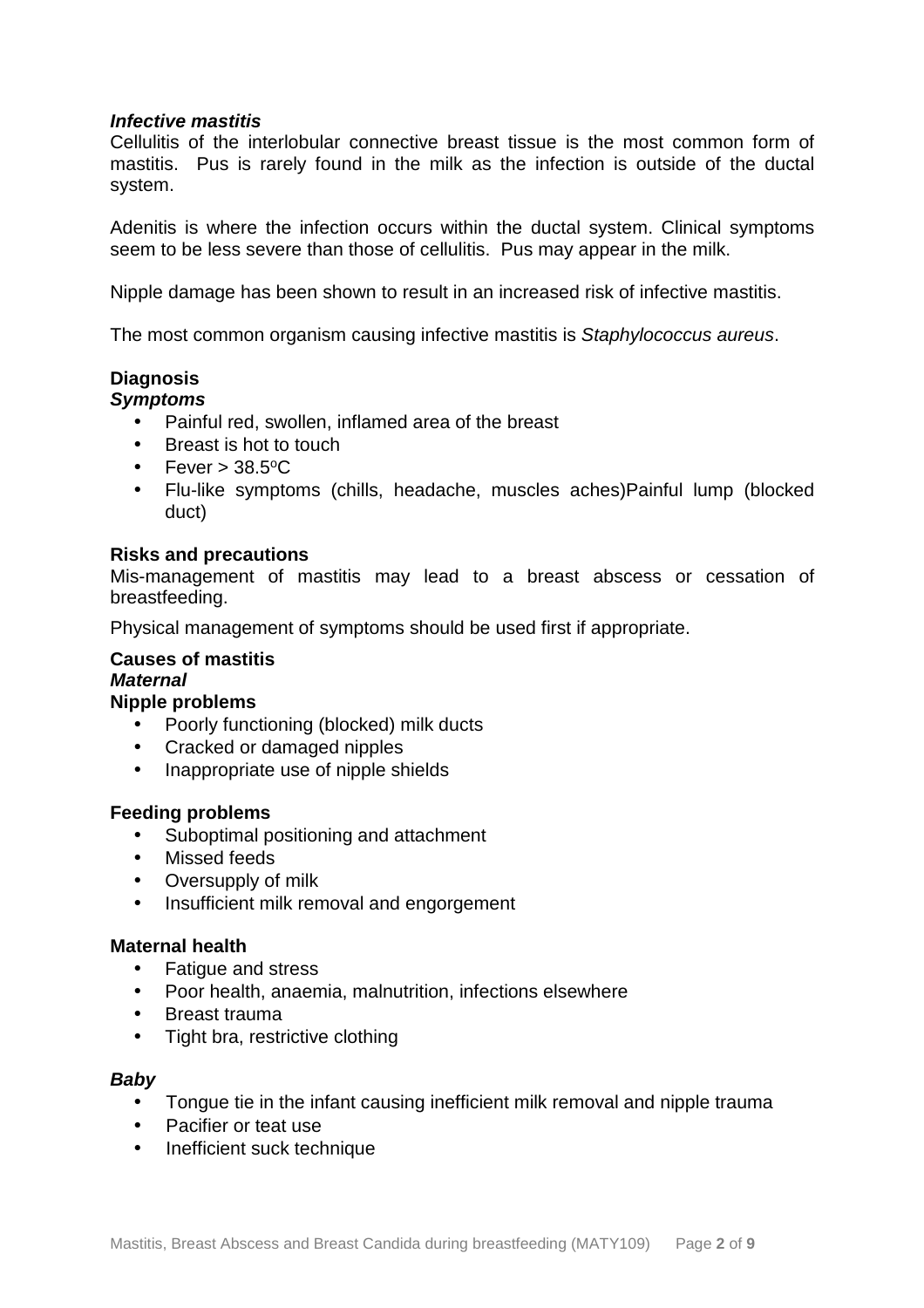# **Mastitis management**

# **Inflammatory mastitis**

Inflammatory mastitis is not yet infected so should be treated conservatively with meticulous breastfeeding technique. Not all mastitis requires antibiotics immediately. Women with inflammatory mastitis will require timely support to prevent infection developing and can remain at home at this stage, with good support.

# **If after 12 - 24 hours these self-help techniques have not helped, or the symptoms are severe or worsening then the woman should seek urgent medical advice and antibiotics initiated.**

- Good hand washing technique
- Breast examination to identify the nature of any lumps/masses. Any lumps suspicious of breast abscess (i.e. not reducing in size and softening with breast emptying, fluctuant) indicate the need for a medical review +/- ultrasound scan
- Take a full breastfeeding history, covering frequency of feeds, whether demand feeding, whether using one or both breasts, pain and breast damage.
- Identify possible causes of mastitis and give advice to mitigate them
- Advise the woman to continue breastfeeding. Frequent effective milk removal is required to treat mastitis and prevent complications such as breast abscesses or recurrent mastitis. The most reliable method of milk removal is usually effective feeding by the baby. If feeding is not possible or not sufficient to ensure good breast emptying the woman should express milk from the affected breast by hand or by pump or both. Hand expression is often more effective although more laborious for the woman. The breast may not feel 'soft' after expressing, due to inflammation rather than just milk stasis. If the breast is very oedematous, the oedema may be pressed back towards the sternum and axilla using gentle hand pressure "reverse pressure softening" (see Cotterman 2004)
- Ensure there is no pressure on breast from bra or hands when feeding
- Before feeding and expressing, stimulate the oxytocin reflex with gentle massage over the inflamed area. Milk let down may be enhanced by the use of heat (wheat pack, shower, bowl of water), Observe positioning and attachment technique, and improve if necessary. It may help drain the inflamed area more efficiently to position the baby so that the chin is pointing towards the affected area. If the nipples are damaged, notify Lactation Consultant on ext. 2556 or pager 432 to assess feeding and assist with correct latching
- Feeding from the affected side first may be more efficient at emptying the breast. However, starting a let-down before latching the baby may be more comfortable for the woman
- Alternate warmth and cold. Warmth before and during feeding to help let down and comfort, cold after feed to help reduce swelling and inflammation.
- Encourage the mother to rest, stay in bed and feed baby frequently
- Frequent fluid intake and nutritious snacks (at least 6-8 glasses of water a day)
- Live yoghurt or Vitamin C or E tablets may be taken
- Check or ask the woman to check her temperature 4 hourly
- Anti-inflammatory analgesia regularly to reduce inflammation and aid breast emptying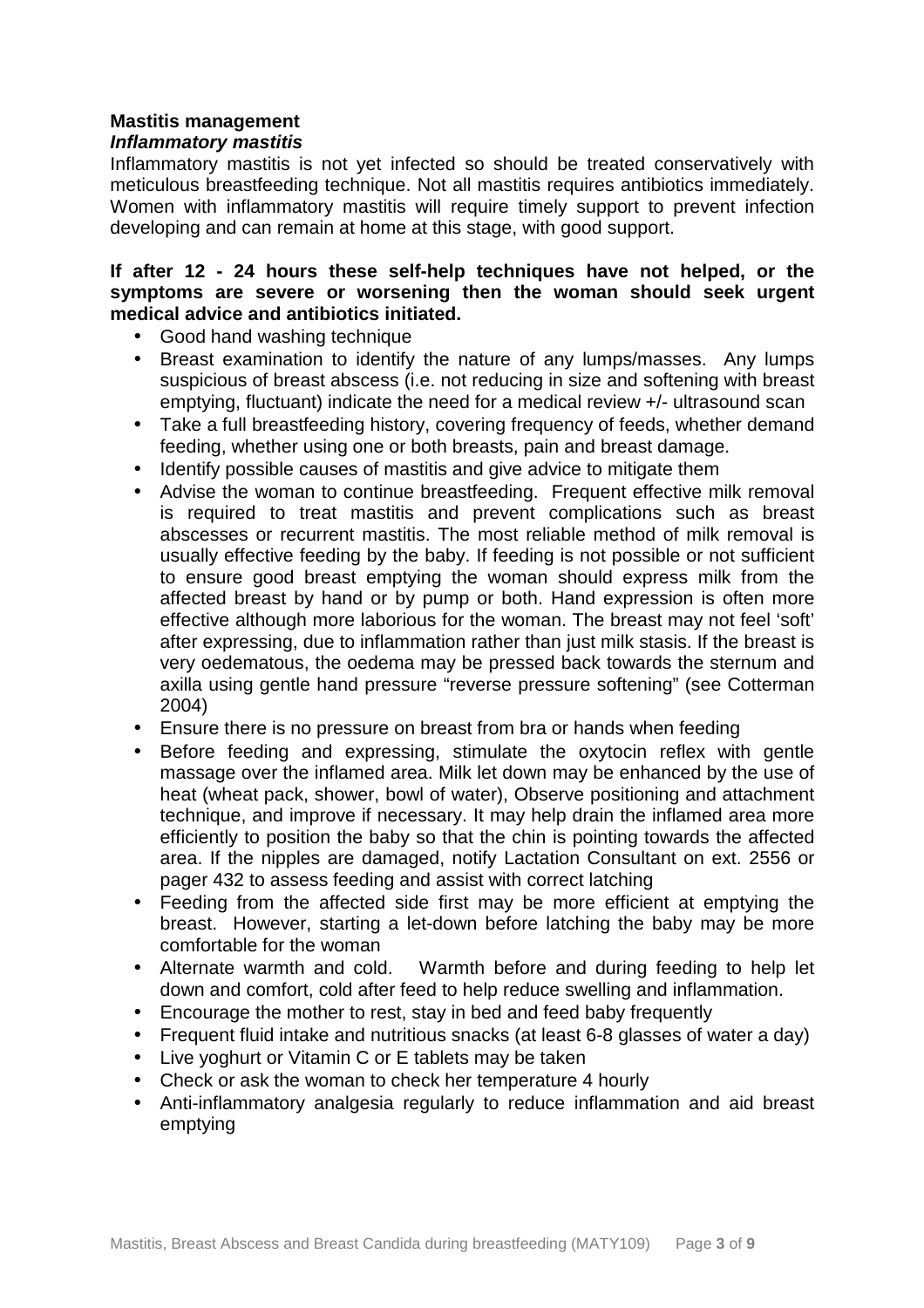# **Probiotics**

There is some evidence that the use of a probiotic which contains *Lactobacillus* Salivarius or Lactobacillus fermentum may be an effective treatment for mastitis (Jiménez et al 2008)

This may be started at the onset of symptoms, alongside good breastfeeding technique physical management. It may be taken alongside antibiotic treatments, should they become necessary. It has been suggested that these probiotics may also be taken prophylactically in the case of recurrent mastitis.

Commercially available preparations of probiotic containing Lactobacillus salivarius that can be purchased by the woman from retail pharmacies or health food stores are:

- Nutralife Probiotic 50 Billion (preferred)
- Lifestream BowelBiotics + Advanced Probiotics

# **Infected mastitis**

Infected mastitis first requires treatment of the underlying cause of milk stasis and identification of the pathogen (see recommendations above). Probiotics should be commenced at the onset of symptoms. Should these prove ineffective, or if the woman is acutely unwell, then antibiotics will be required to facilitate quick resolution and reduce the risk of recurrence.

# **Drug treatment**

# **Pain management**

Prescribe regular analgesia:

- **Paracetamol**
- Non-steroidal anti-inflammatory drugs are useful to reduce inflammation and facilitate breast emptying

If there is no improvement or the woman continues to have symptoms such as:

- A temperature over 38.5°c
- Systemic symptoms such as chills, aches or pain
- Painful, reddened area on the breast, chills

Then antibiotic treatment should be started.

# **Antibiotic treatment**

The initial antibiotic recommendation is:

- Flucloxacillin 1gPO THREE times a day (does not need to be taken on an empty stomach)
- Cephalexin 1g PO THREE times a day for patients with mild penicillin allergy (i.e. rash)
- Erythromycin 500mg PO FOUR times a day for patients with severe penillin allergy (i.e. anaphylaxis)

All patients known to be colonised with MRSA should be discussed with the ID service so the most appropriate antibiotic can be chosen.

Antibiotics should be prescribed for 10-14 days.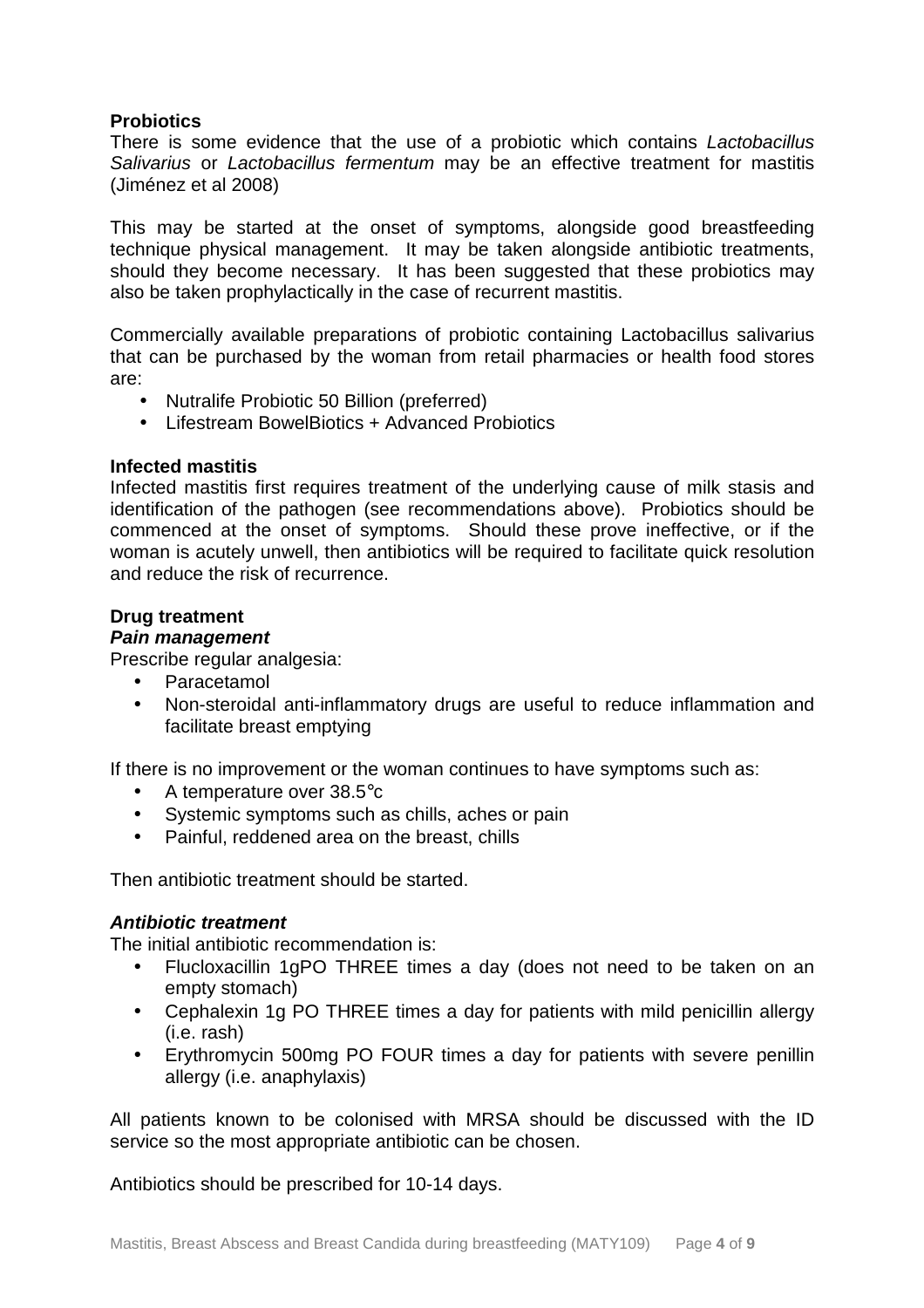If there are severe symptoms, admission to a ward may be necessary for administration of intravenous antibiotics.

- Flucloxacillin 2g IV q6h
- Cephazolin 2g IV q8h for patients with mild penicillin allergy
- Clindamycin 450mg oral q8h for patients with severe penicillin allergy

Change to oral antibiotics as soon as the patient is clinically improving, tolerating oral fluid, temperature < 38 °c over the preceding 24 hours. Antibiotics should continue for total 10 - 14 days (IV + oral).

It is safe to continue breastfeeding whilst taking these antibiotics. The baby may be unsettled due to both the mastitis and the antibiotics. Diarrhoea, rashes and Candida are common side effects in the baby.

Staphylococcus aureus is the most common organism to cause mastitis. Failure to respond after 24 - 48 hours of antibiotic treatment should prompt review of therapy. Chronic mastitis or worsening mastitis may be caused by unusual organisms, and management should be discussed with a microbiologist or infectious diseases physician.

If there is **no improvement in the symptoms after 24 hours** of antibiotic treatment, then either breast abscess or resistant organism should be suspected.

- Ultrasound may be used to diagnose the presence of any breast abscess
- If not already taken, a clean catch midstream specimen of breast milk should be cultured to confirm the organism and an appropriate antibiotic prescribed

### **Inflammatory breast cancer, a very aggressive type of breast cancer, can mimic chronic infection. If mastitis does not resolve, then review by a breast surgeon may be required.**

Women should be encouraged to finish the course of antibiotics as incomplete courses can lead to recurrence of mastitis. Recurrent mastitis may also occur if the cause has not been corrected. The management of woman with recurrent or chronic mastitis should be discussed with on-call infectious diseases physician or clinical microbiologist. More than two or three recurrences in the same location also warrant evaluation to rule out an underlying mass.

#### **Breastmilk cultures**

Occasionally it may be necessary to consider taking a breastmilk sample if the patient's clinical picture suggests further investigation i.e. has had recurrent mastitis or is not responding to treatment. This should be considered on a case by case basis and not as routine general practice.

#### **Candida Infection**

Following treatment with antibiotics, a woman is at risk of Candida albicans (Thrush) on the nipples or in the baby's mouth.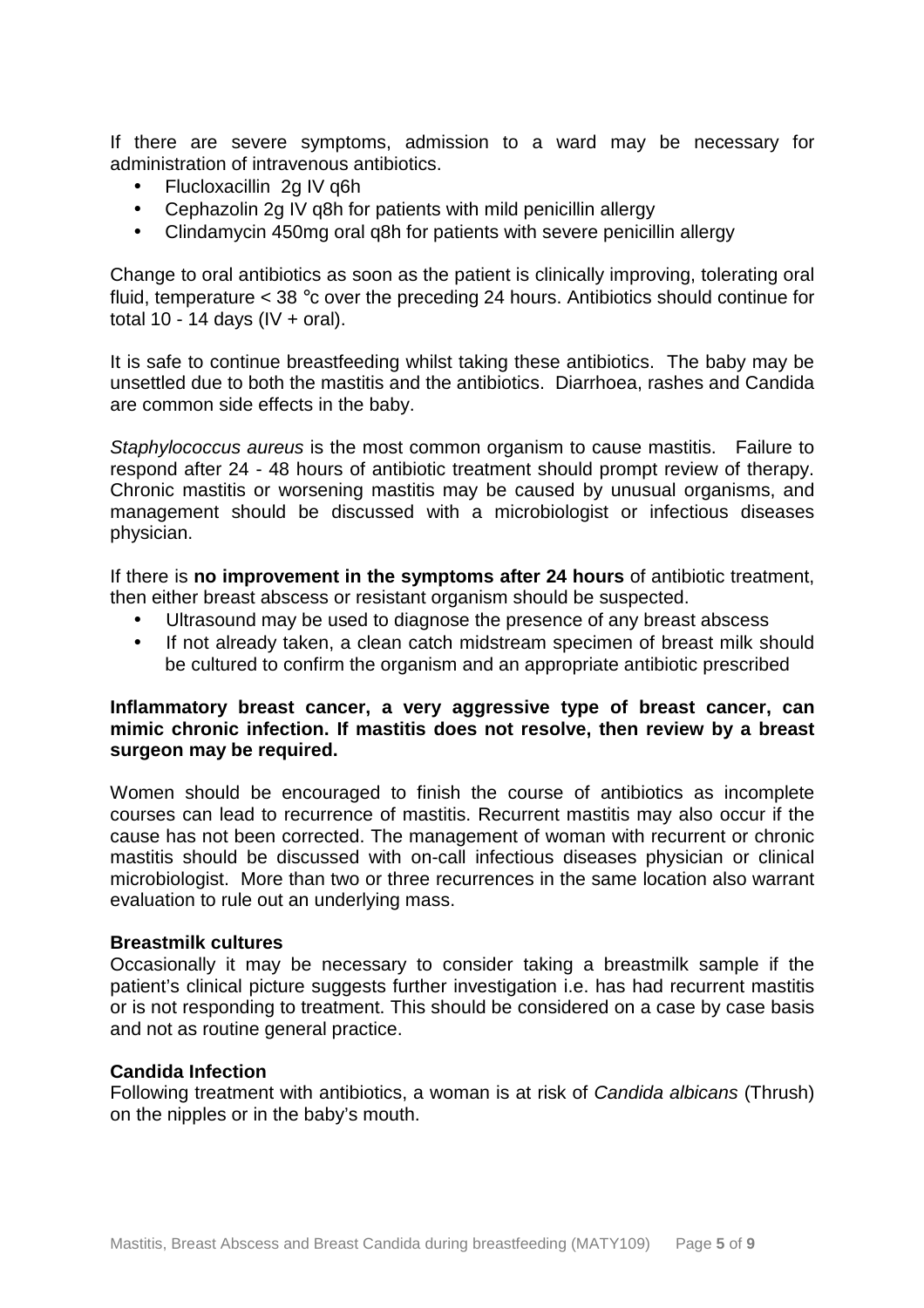# **How to recognise Candida**

- Nipple and areola thrush presents with a red shiny appearance that is often itchy with sharp stabbing pain on feeding. The nipple should also be carefully observed to assess for white spots.
- White coating on the baby's tongue or white spots in the mouth which does not rub off
- Sore red nappy rash on the baby

# **Management of topical Candida**

Treat both the woman and baby as Candida will pass back and forth between them. Women should:

- Wash hands frequently, especially after changing nappies
- Hot wash and dry towels at home daily, or use paper towels
- Avoid soap on nipples
- Boil expressing equipment and feeding equipment for 20 minutes daily cold water sterilizing is not effective against Candida
- Keep nipples dry and change breast pads frequently, as soon as they become damp
- Reduce sugary food intake

# **Options for treating Candida**

# **Non-pharmaceutical**

- 1 teaspoon of Sodium Bicarbonate in a cup of warm water to bathe the nipples
- 1 tablespoon of vinegar in a glass of water can have the same effect
- Natural live yoghurt contains bacteria, which act against Candida. Take orally and apply some to nipples

# **Pharmaceutical**

# **Continue treatments for minimum 2 weeks even if symptoms improve.**

- Mother: Antifungal creams miconazole (Daktarin) 2% gel or cream applied after each feed
- Mother: check also for vulvovaginal candida and treat if present
- Baby under 4 months: nystatin drops, 1ml smeared over the oral mucosa with a clean finger

Baby 4 months and over: miconazole 2% gel smeared over the oral mucosa with a clean finger

#### **If a ductal candida infection is suspected (i.e. breast pain that does not resolve with the above measures), then discuss management with the on-call Infectious Diseases physician via switchboard.**

• Oralfluconazole has a number of toxicities and the benefits and risks need to be considered prior to prescribing. This discussion should occur with the ID physician or Clinical Microbiologist, and may result in a one off dose of fluconazole 150 mg.

# **Breast abscess**

A breast abscess is a complication of mastitis, and occurs in about 3% of cases. It is important to diagnose promptly as it causes pain and destruction of breast tissue. An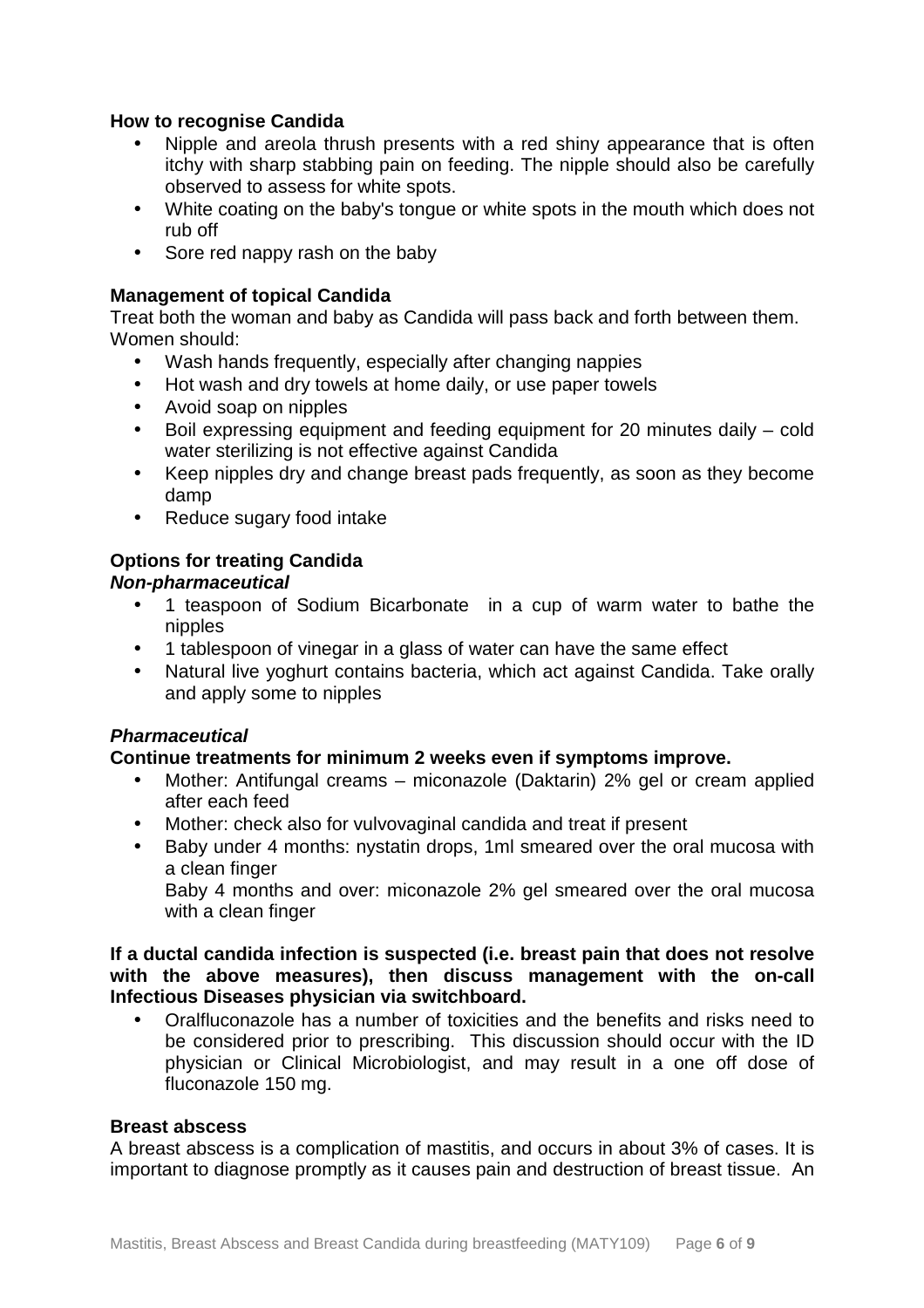abscess is a localised collection of pus that the body walls off. Once encapsulated it must be surgically drained/aspirated, as it is not connected to the ducts.

Most common organism is Staphylococcus aureus. Occasionally other organisms may be cultured such as MRSA.

## **Symptoms**

- Redness, fluctuant tender swelling
- Pain, often severe enough to prevent sleep
- Systemic symptoms and fever may have resolved
- It is not always possible to confirm or exclude the presence of an abscess by clinical examination alone, a diagnostic breast ultrasound will identify a collection of fluid

#### **Breast abscess management**

Admission is not always required if the abscess is treated by needle aspiration (see below). However, if required, then admission should be under the Breast or General Surgeon to the appropriate ward as per the following criteria:

# **Admission into a maternity bed**

This is restricted to patients who require treatment for mastitis on postnatal day 1- 10; they should be admitted to a postnatal bed in the first instance. However, if there are no postnatal beds available then the woman should be admitted to a gynaecology bed after consultation with the Charge Midwife Manager/Charge Nurse Manager.

#### **Admission to Gynaecology/Surgical**

Maternity women who are from 10 days postnatal and up to a **maximum** of 8 weeks postnatal.

# **Admission to Non-Maternity Beds**

Even if accompanied with a baby, all women requiring admission for a nonobstetric/gynaecology related condition/treatment must be allocated a bed within the appropriate service e.g. GSG

On admission the woman requires:

- An urgent medical review
- An ultrasound to confirm the abscess, its position and size
- Referral to a breast/general surgeon for assessment must occur within 24 hours
- Prior to review by surgeon, women should be nil by mouth to avoid delaying intervention if it is required. Prompt drainage is necessary to minimise tissue destruction
- Morphine may be prescribed. It is safe with breastfeeding, but observe for sleepiness or poor feeding in the infant. Pethidine is not recommended
- When discussing surgery with the woman, please ascertain whether she wishes the incision to be as far from the areola as feasible, to enable breastfeeding to continue unhindered
- Most women are only in hospital overnight and the baby can stay with them so they can continue breastfeeding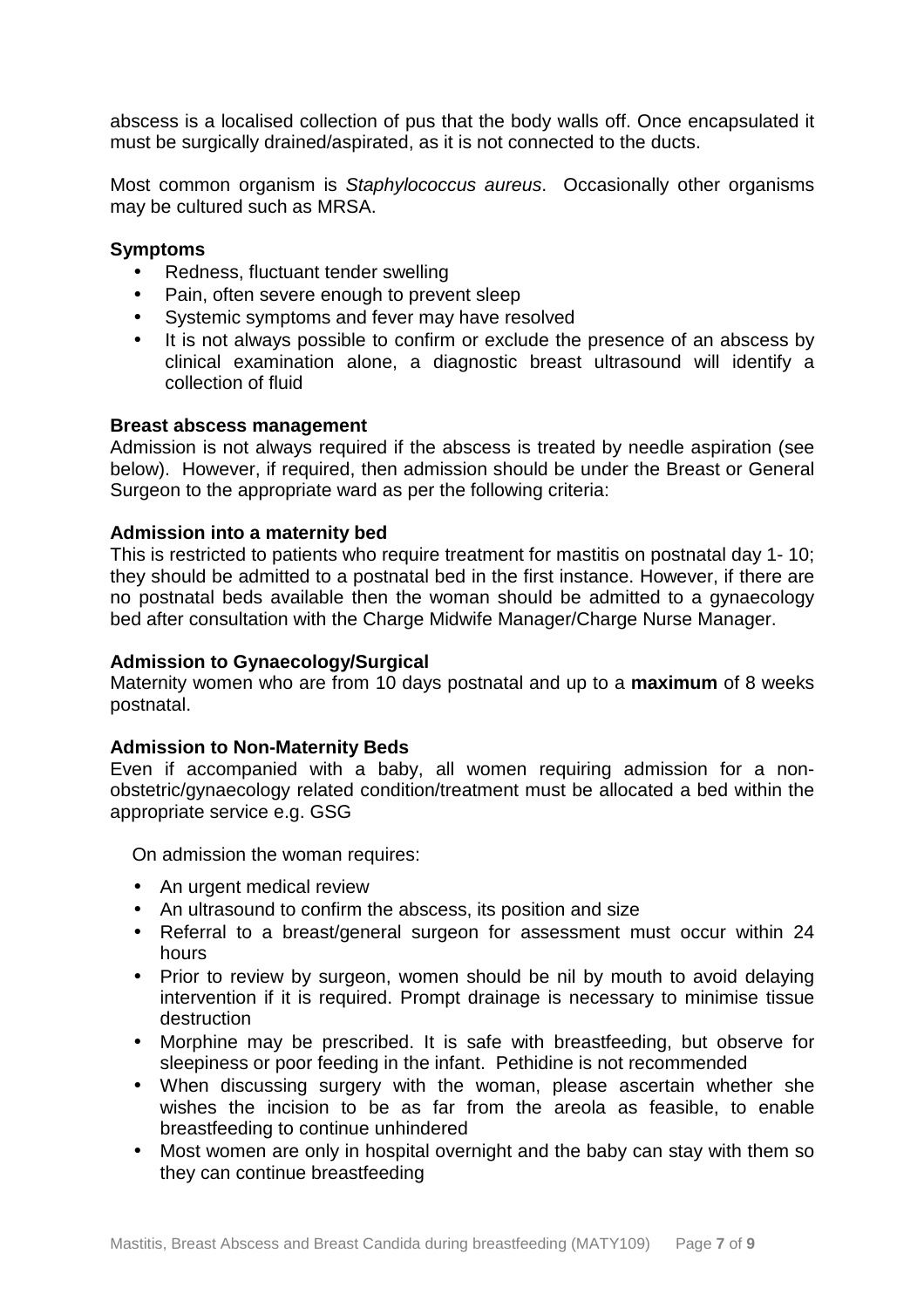• If breastfeeding is awkward post-surgery, please ensure that expressing equipment, information and support are provided. Referral to lactation consultant (Ext. 2556 or pager 432) for breastfeeding assessment may be beneficial. Support may be gained from the assistant charge midwives on Maternity Unit.

# **Aspiration**

The abscess can be aspirated by using a needle under local anaesthetic. This will usually need to be repeated 2-4 times until the abscess stops reforming and all of the infection is controlled. This will only be suitable if the woman is able to come to the hospital and her abscess is not too loculated. Breastfeeding is encouraged while the abscess is being treated.

# **Surgical incision and drainage**

- Usually performed under general anaesthetic
- The breast is painted with a cleaning solution. An incision is made over the abscess. The pus is allowed to drain. The wound is then gently probed to break up any loculations in the pus
- The wound is sometimes packed or, more commonly, a soft latex Penrose drain is placed in the abscess. The drain is usually removed 2-5 days after the operation by district nurses. Milk may drain from the wound for up to two to three weeks post-operatively
- Usually the first dressing in place post-surgery is very bulky to absorb exudate. This should be changed for a light dressing, avoiding covering the areola if possible so that breastfeeding can continue unhindered as soon as possible.
- Dressings will need to be changed frequently as the wound will leak milk out of the incision site. Women may need support and reassurance that this is normal and will get better.
	- o Encourage breastfeeding as soon as the woman or baby are ready after surgery, ideally within 3-4 hours. It will be necessary to remove any bulky dressings and replace with a temporary compact dressing, such as a small gauze folded twice and secured over the incision wound with a tegaderm. This will need to be changed after feeding as it will be saturated with milk.
- Women should be encouraged to remove the dressing daily and shower normally, washing the wound with copious warm water. A dry dressing is applied afterwards
- Breastfeeding can continue unless the incision encroaches on the areola. If it is not possible to breastfeed the milk must be expressed. If the nipples are damaged, notify the Lactation Consultant on pager 432 or ext. 2556 to assess feeding and assist with correct latching

# **Follow up**

- Referral to District nurse for dressing changes
- Follow up outpatient appointment in breast clinic for removal of Penrose drain
- Referral to LMC midwife (if still involved) or lactation consultant on discharge for follow up care and breastfeeding assessment is recommended (contact lactation consultant on ext. 2556 or pager 432 for advice)
- Surgical follow up in clinic until fully resolved